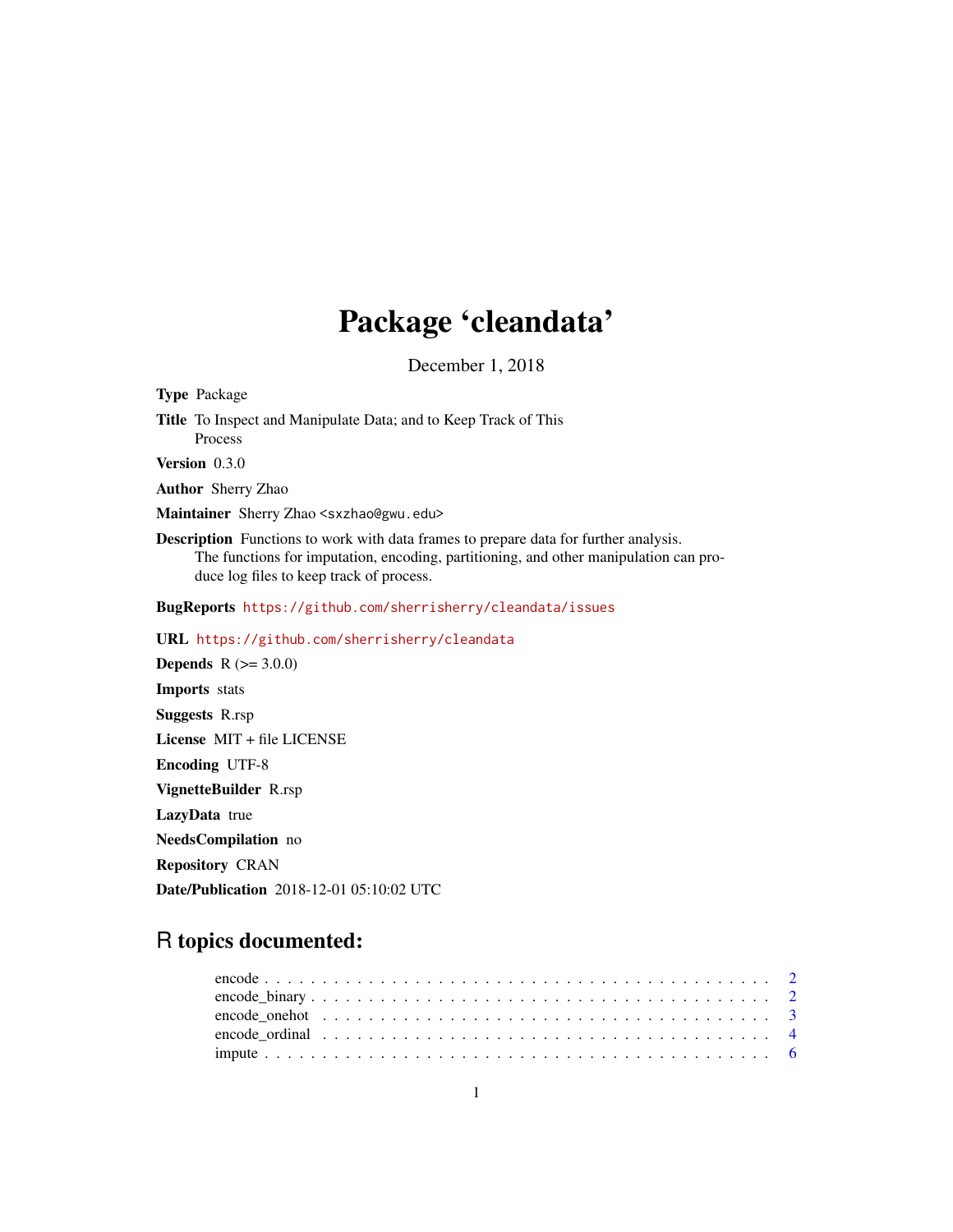<span id="page-1-0"></span>

| Index |  |
|-------|--|
|       |  |
|       |  |
|       |  |
|       |  |
|       |  |

<span id="page-1-2"></span>encode *List of Encoders*

#### Description

The return value of inspect\_map can be used to create inputs for the following fuctions. Refer to vignettes for examples.

[encode\\_ordinal](#page-3-1): Encode Ordinal Data Into Sequential Integers

[encode\\_binary](#page-1-1): Encode Binary Data Into 0 and 1

[encode\\_onehot](#page-2-1): Encode categorical data by One-hot encoding

<span id="page-1-1"></span>encode\_binary *Encode Binary Data Into 0 and 1*

#### Description

Encodes binary data into 0 and 1. Optionally records the result into a log file.

#### Usage

encode\_binary(x, out.int=FALSE, full\_print=TRUE, log = eval.parent(in\_log\_default))

#### Arguments

| $\mathsf{x}$ | The data frame                                                                                                                                                                               |
|--------------|----------------------------------------------------------------------------------------------------------------------------------------------------------------------------------------------|
| out.int      | Whether to convert encoded x to integers. Only set to TRUE when no NA in<br>x because NAs in x causes error when converting to integers. By default, the<br>encoded x is factorial.          |
| full_print   | When set to FALSE, only print minimum information. A full output includes<br>summary of x before and after encoding.                                                                         |
| log          | Controls log files. To produce log files, assign it or the log_arg variable in<br>the parent environment (dynamic scope) a list of arguments for sink(), such as<br>file, append, and split. |

#### Value

An encoded data frame.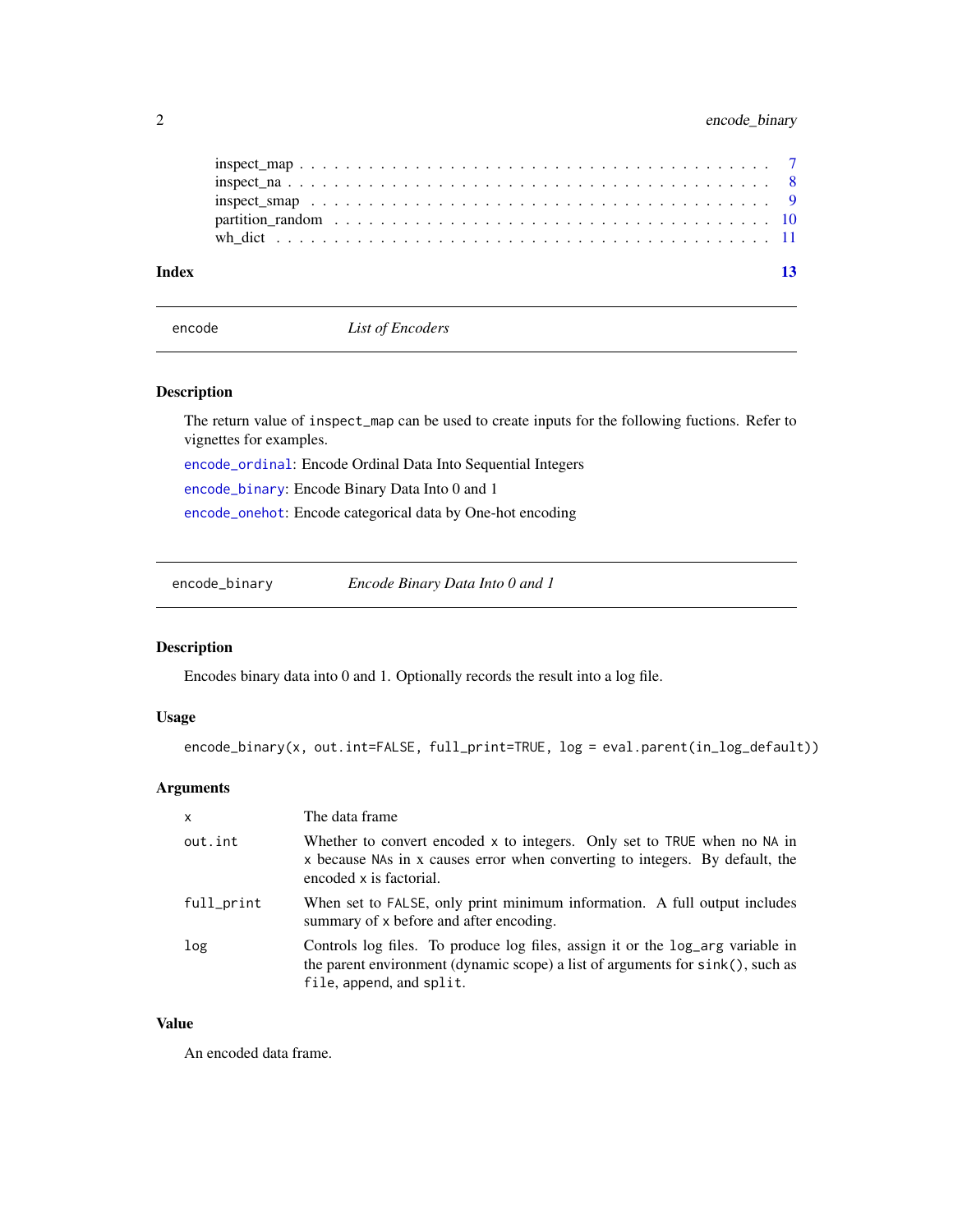<span id="page-2-0"></span>encode\_onehot 3

#### Warning

x can only be a data frame. Don't pass a vector to it.

#### See Also

[inspect\\_map](#page-6-1), [sink](#page-0-0)

#### Examples

# refer to vignettes if you want to use log files message('refer to vignettes if you want to use log files')

```
# building a data frame
A <- as.factor(c('x', 'y', 'x'))
B <- as.factor(c('y', 'x', 'y'))
C \leftarrow \text{as}.factor(c('i', 'j', 'i'))df <- data.frame(A, B, C)
# encoding
df <- encode_binary(df)
print(df)
```
<span id="page-2-1"></span>encode\_onehot *One-Hot Encoding*

#### Description

Encodes categorical data by One-hot encoding. Optionally records the result into a log file.

#### Usage

```
encode\_onehot(x, colname.\nsep = '-'', drop1st = FALSE,full_print=TRUE, log = eval.parent(in_log_default))
```
#### Arguments

| $\mathsf{x}$ | The data frame                                                                                                                                                                                  |
|--------------|-------------------------------------------------------------------------------------------------------------------------------------------------------------------------------------------------|
| colname.sep  | A character or string that acts as an divider in the names of the columns of<br>encoding results.                                                                                               |
| drop1st      | Whether drop the 1st level of every encoded column. The 1st level refers to the<br>level that corresponds to 1 in a factor.                                                                     |
| full_print   | When set to FALSE, only print minimum information. A full output includes<br>summary of x before and after encoding.                                                                            |
| log          | Controls log files. To produce log files, assign it or the log_arg variable in<br>the parent environment (dynamic scope) a list of arguments for $sink()$ , such as<br>file, append, and split. |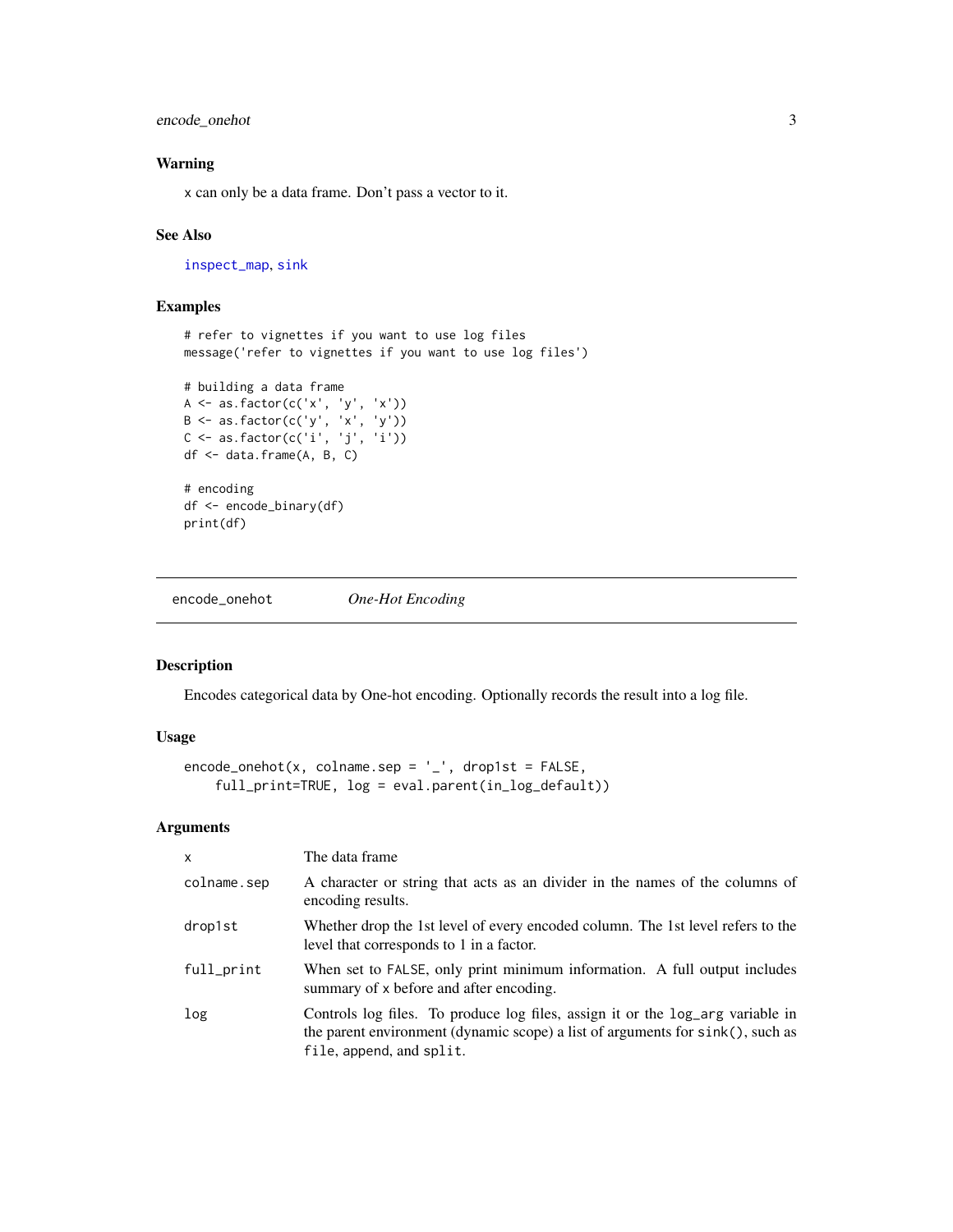#### <span id="page-3-0"></span>Value

An encoded data frame.

#### Warning

x can only be a data frame. Don't pass a vector to it.

#### See Also

[inspect\\_map](#page-6-1), [sink](#page-0-0)

#### Examples

# refer to vignettes if you want to use log files message('refer to vignettes if you want to use log files')

# building a data frame A <- as.factor(c('x', 'y', 'x')) B <- as.factor(c('i', 'j', 'k')) df <- data.frame(A, B)

```
# encoding
df0 <- encode_onehot(df)
df0 <- cbind(df, df0)
print(df0)
df0 <- encode_onehot(df, colname.sep = '-', drop1st = TRUE)
df0 <- cbind(df, df0)
rm(df)
print(df0)
```

```
encode_ordinal Encode Ordinal Data Into Integers
```
#### Description

Encodes ordinal data into sequential integers by a given order. Optionally records the result into a log file.

#### Usage

```
encode_ordinal(x, order, none='', out.int=FALSE,
   full_print=TRUE, log = eval.parent(in_log_default))
```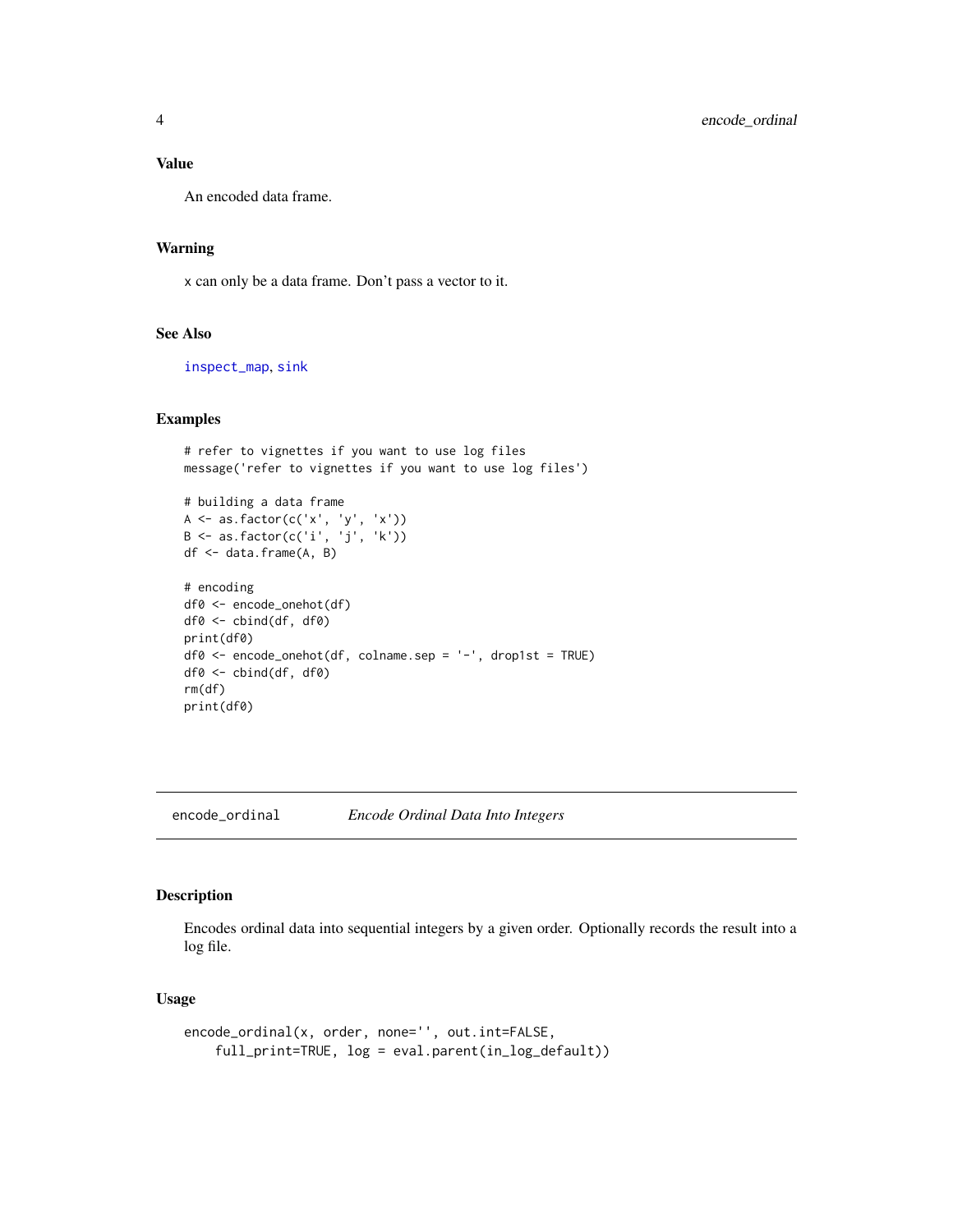#### encode\_ordinal 5

#### Arguments

| X          | The data frame                                                                                                                                                                               |
|------------|----------------------------------------------------------------------------------------------------------------------------------------------------------------------------------------------|
| order      | a vector of the ordered labels from low to high.                                                                                                                                             |
| none       | The 'none'-but-not-'NA' level, which is always encoded to 0.                                                                                                                                 |
| out.int    | Whether to convert encoded x to integers. Only set to TRUE when no NA in<br>x because NAs in x causes error when converting to integers. By default, the<br>encoded x is factorial.          |
| full_print | When set to FALSE, only print minimum information. A full output includes<br>summary of x before and after encoding.                                                                         |
| log        | Controls log files. To produce log files, assign it or the log_arg variable in<br>the parent environment (dynamic scope) a list of arguments for sink(), such as<br>file, append, and split. |

#### Value

An encoded data frame.

#### Warning

x can only be a data frame. Don't pass a vector to it.

#### See Also

[inspect\\_map](#page-6-1), [sink](#page-0-0)

```
# refer to vignettes if you want to use log files
message('refer to vignettes if you want to use log files')
# building a data frame
A <- as.factor(c('y', 'z', 'x', 'y', 'z'))
B <- as.factor(c('y', 'x', 'z', 'z', 'x'))
C <- as.factor(c('k', 'i', 'i', 'j', 'k'))
df <- data.frame(A, B, C)
# encoding
df[, 1:2] <- encode_ordinal(df[,1:2], order = c('z', 'x', 'y'))
df[, 3] <- encode_ordinal(df[, 3, drop = FALSE], order = c('k', 'j', 'i'))
print(df)
```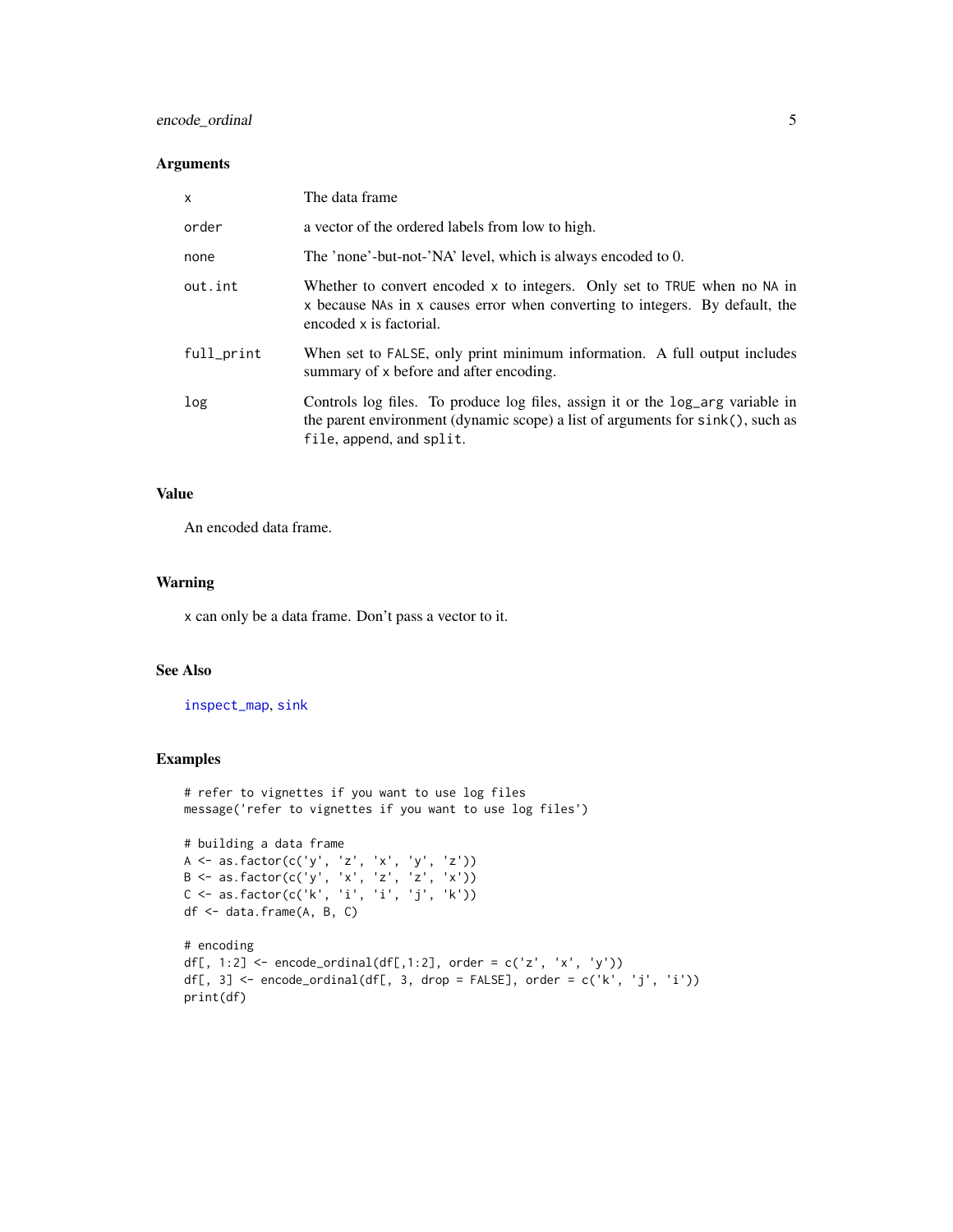#### <span id="page-5-1"></span><span id="page-5-0"></span>Description

impute\_mode: Impute NAs by the modes of their corresponding columns. impute\_median: Impute NAs by the medians of their corresponding columns. impute\_mean: Impute NAs by the means of their corresponding columns.

#### Usage

```
impute_mode(x,cols=colnames(x),idx=row.names(x),log = eval.parent(in_log_default))
impute_median(x,cols=colnames(x),idx=row.names(x),log = eval.parent(in_log_default))
impute_mean(x,cols=colnames(x),idx=row.names(x),log = eval.parent(in_log_default))
```
#### Arguments

| X    | The data frame to be imputed.                                                                                                                                                                |
|------|----------------------------------------------------------------------------------------------------------------------------------------------------------------------------------------------|
| cols | The index of columns of x to be imputed.                                                                                                                                                     |
| idx  | The index of rows of x to be used to calculate the values to impute NAS. Use this<br>parameter to prevent leakage.                                                                           |
| log  | Controls log files. To produce log files, assign it or the log_arg variable in<br>the parent environment (dynamic scope) a list of arguments for sink(), such as<br>file, append, and split. |

#### Value

An imputed data frame.

#### See Also

[inspect\\_map](#page-6-1), [sink](#page-0-0)

#### Examples

# refer to vignettes if you want to use log files message('refer to vignettes if you want to use log files')

```
# building a data frame
A <- as.factor(c('y', 'x', 'x', 'y', 'z'))
B \leftarrow c(6, 3:6)C \le -1:5df <- data.frame(A, B, C)
df[3, 1] <- NA; df[2, 2] <- NA; df [5, 3] <- NA
print(df)
```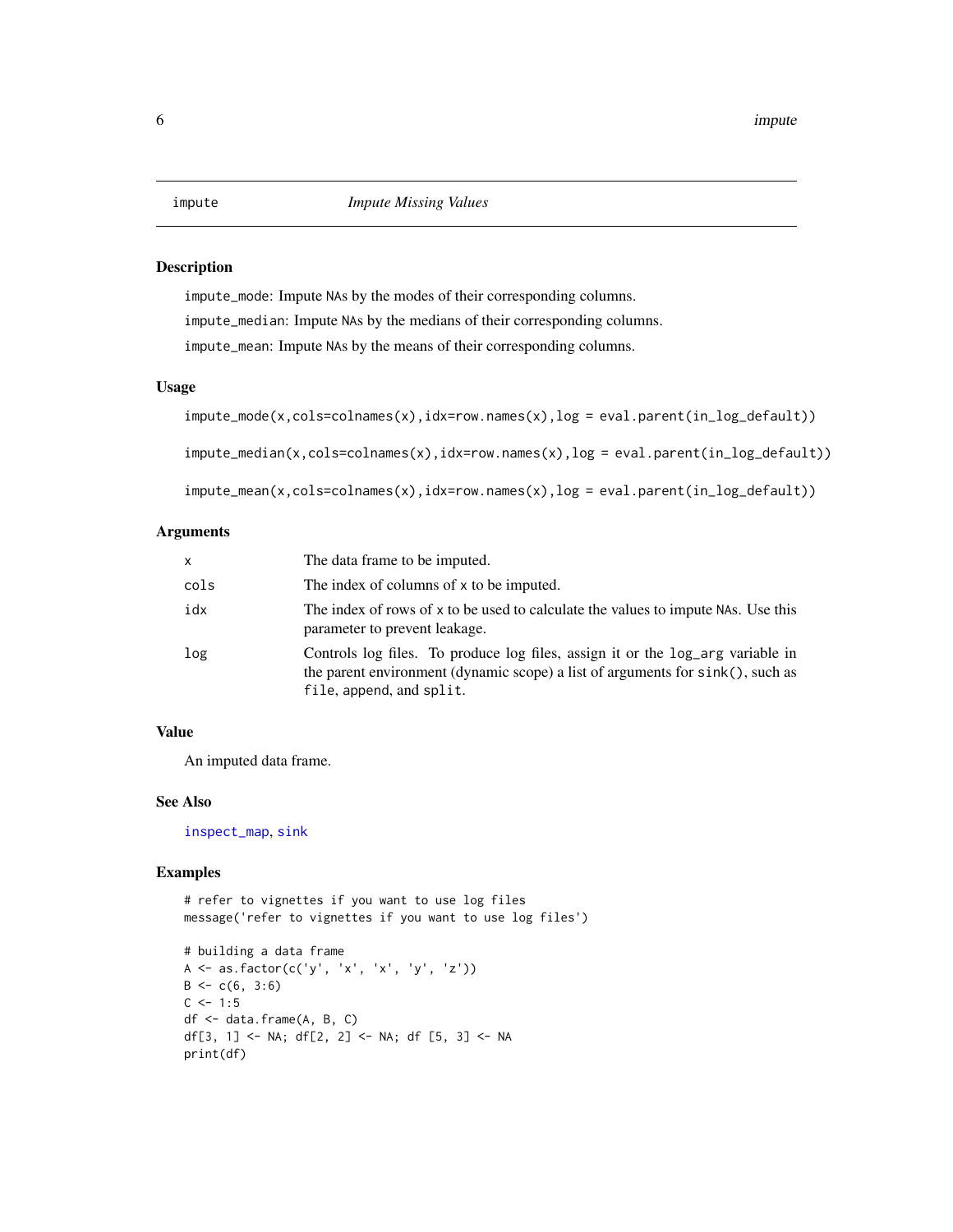### <span id="page-6-0"></span>inspect\_map 7

```
# imputation
df0 <- impute_mode(df, cols = 1:3)
print(df0)
df0 \leftarrow impute_mode(df, cols = 1:3, idx = 1:3)
print(df0)
df0 <- impute_median(df, cols = 2:3)
print(df0)
df0 <- impute_mean(df, cols = 2:3)
print(df0)
```
<span id="page-6-1"></span>inspect\_map *Classify The Columns of A Data Frame*

#### Description

Provide a map for imputation and encoding.

#### Usage

 $inspect_map(x, common = 0, message = TRUE)$ 

#### Arguments

| $\mathsf{X}$ | The data frame                                                                                                                                                                                                           |
|--------------|--------------------------------------------------------------------------------------------------------------------------------------------------------------------------------------------------------------------------|
| common       | a non-negative numerical parameter, if 2 factorial columns share more than<br>common' levels, they share the same scheme. O means all the levels should<br>be the same for 2 factorial columns to share the same scheme. |
| message      | Whether print the process.                                                                                                                                                                                               |

#### Value

A list of factor\_cols (list), factor\_levels (list), num\_cols (vector), char\_cols (vector), ordered\_cols (vector), and other\_cols (vector).

| factor_cols   | a list, in which each member is a vector of the names of the factorial columns<br>that share the same scheme. The name of a vector is the same as its 1st member.<br>Refer to the argument common for more information about scheme. |
|---------------|--------------------------------------------------------------------------------------------------------------------------------------------------------------------------------------------------------------------------------------|
| factor_levels | a list, in which each member is a scheme of the factorial columns. The name of<br>a scheme is the same as its corresponding vector in factor_cols.                                                                                   |
| num_cols      | a vector, in which are the names of the numerical columns.                                                                                                                                                                           |
| char_cols     | a vector, in which are the names of the string columns.                                                                                                                                                                              |
| ordered cols  | a vector, in which are the names of the ordered factorial columns.                                                                                                                                                                   |
| other_cols    | a vector, in which are the names of the other columns.                                                                                                                                                                               |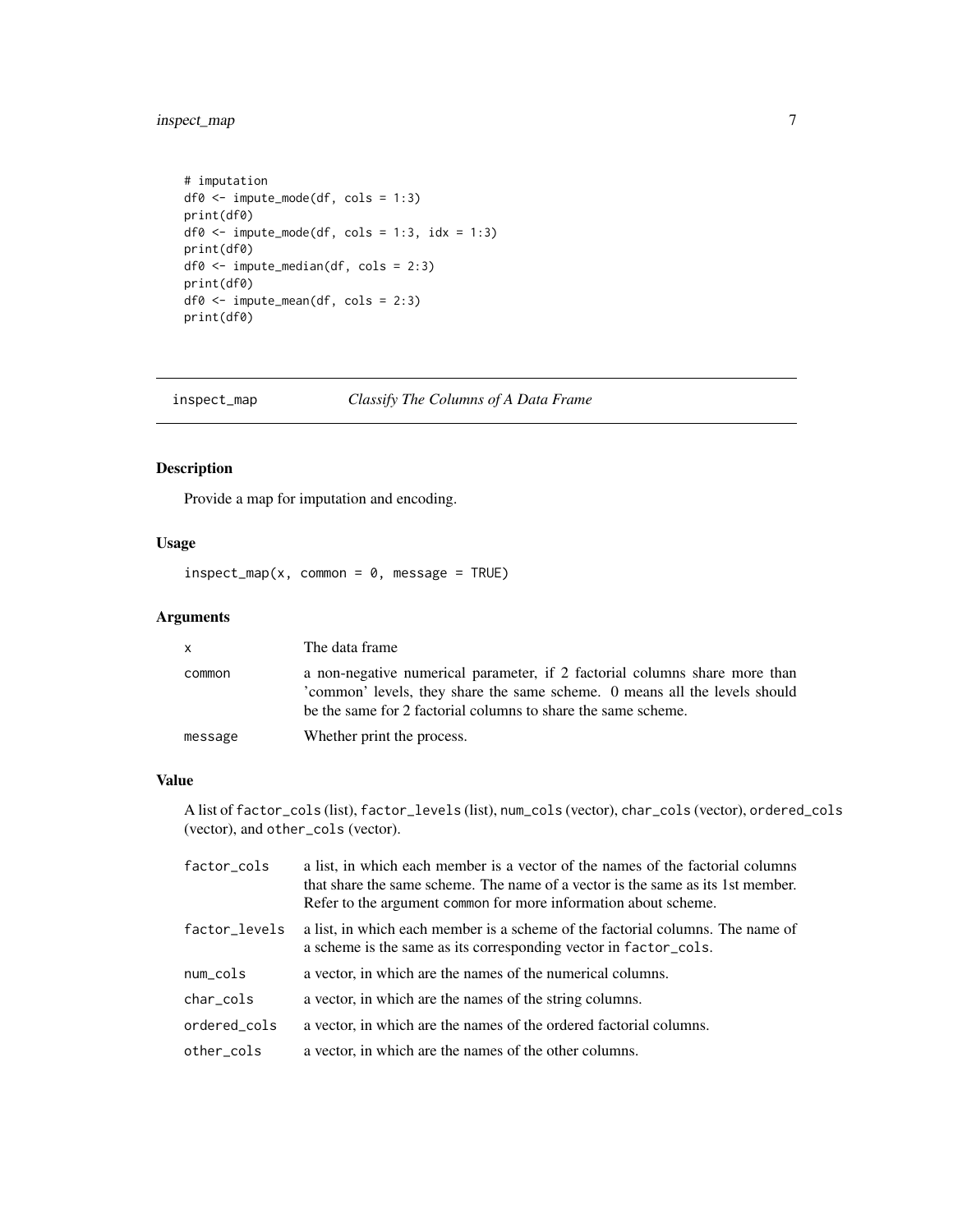#### See Also

[encode](#page-1-2), [impute](#page-5-1)

#### Examples

```
# building a data frame
A <- as.factor(c('x', 'y', 'z'))
B \leq -a s.ordered(c('z', 'x', 'y'))C <- as.factor(c('y', 'z', 'x'))
D <- as.factor(c('i', 'j', 'k'))
E \le -5:7df <- data.frame(A, B, C, D, E)
# inspection
dmap <- inspect_map(df)
summary(dmap)
print(dmap)
```
inspect\_na *Find Out Which Columns Have Most NAs*

#### Description

Return the names and numbers of NAs of columns that have top # (refer to argument top) most NAs.

#### Usage

inspect\_na(x, top=ncol(x))

#### Arguments

| X   | The data frame  |
|-----|-----------------|
| top | The value of #. |

#### Value

A named vector.

```
# building a data frame
A \leftarrow as.factor(c('y', 'x', 'x', 'y', 'z'))B \leftarrow c(6, 3:6)C \le -1:5df <- data.frame(A, B, C)
df[3, 1] <- NA; df[2, 2] <- NA; df[4, 2] <- NA; df [5, 3] <- NA
print(df)
```
<span id="page-7-0"></span>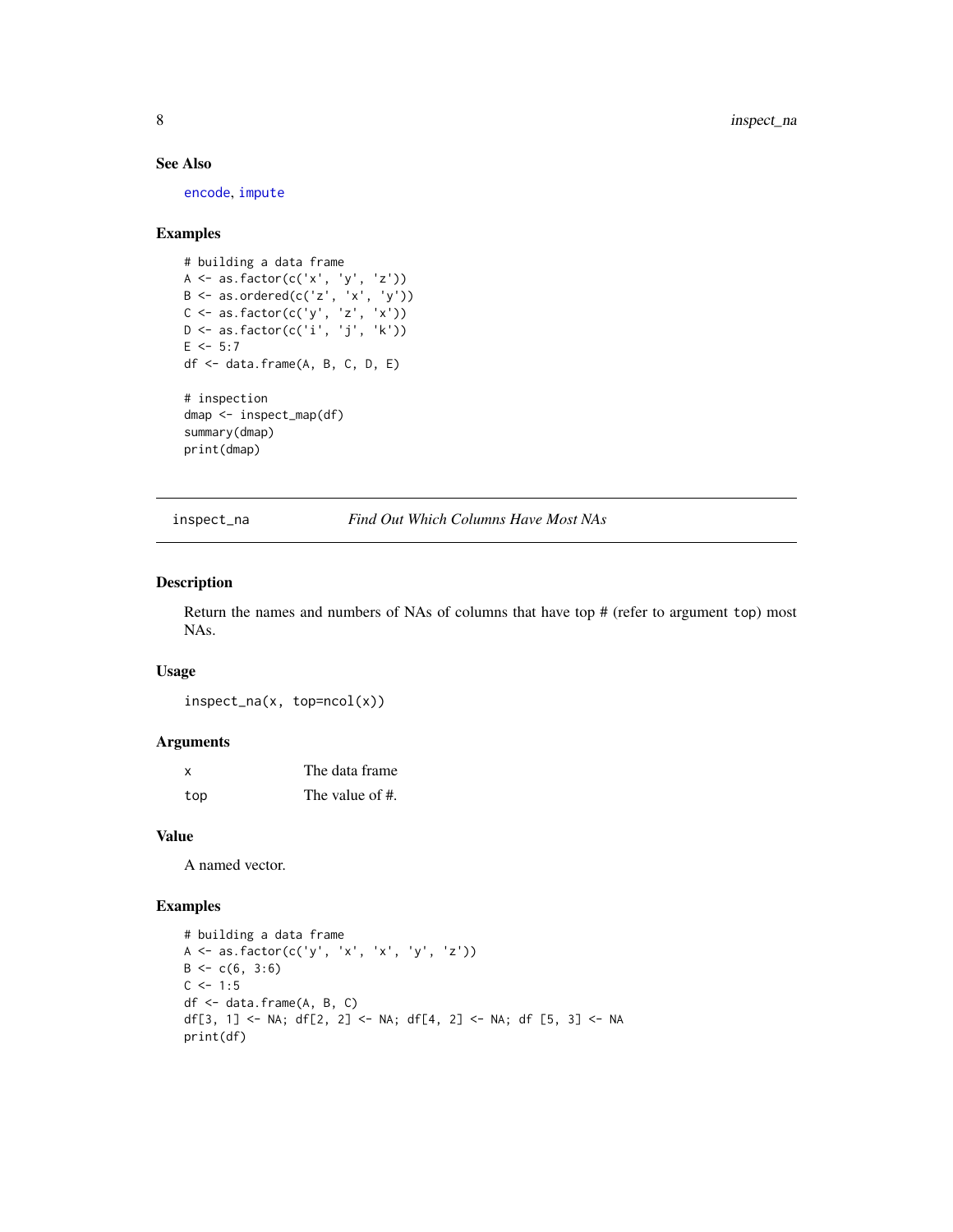#### <span id="page-8-0"></span>inspect\_smap 9

```
# inspection
a <- inspect_na(df)
print(a)
```
### inspect\_smap *Simply Classify The Columns of A Data Frame*

#### Description

A simplified thus faster version of inspect\_map.

#### Usage

inspect\_smap(x, message = TRUE)

#### Arguments

| x       | The data frame             |
|---------|----------------------------|
| message | Whether print the process. |

#### Value

A list of factor\_cols (vector), num\_cols (vector), char\_cols (vector), ordered\_cols (vector), and other\_cols (vector).

| factor_cols  | a vector, in which are the names of the factorial columns.         |
|--------------|--------------------------------------------------------------------|
| num_cols     | a vector, in which are the names of the numerical columns.         |
| char_cols    | a vector, in which are the names of the string columns.            |
| ordered_cols | a vector, in which are the names of the ordered factorial columns. |
| other_cols   | a vector, in which are the names of the other columns.             |

#### See Also

[inspect\\_map](#page-6-1)

```
# building a data frame
A <- as.factor(c('x', 'y', 'z'))
B \leq -a s.ordered(c('z', 'x', 'y'))C \leftarrow \text{as.factor}(c('y', 'z', 'x'))D <- as.factor(c('i', 'j', 'k'))
E \le -5:7df <- data.frame(A, B, C, D, E)
# inspection
dmap <- inspect_smap(df)
summary(dmap)
print(dmap)
```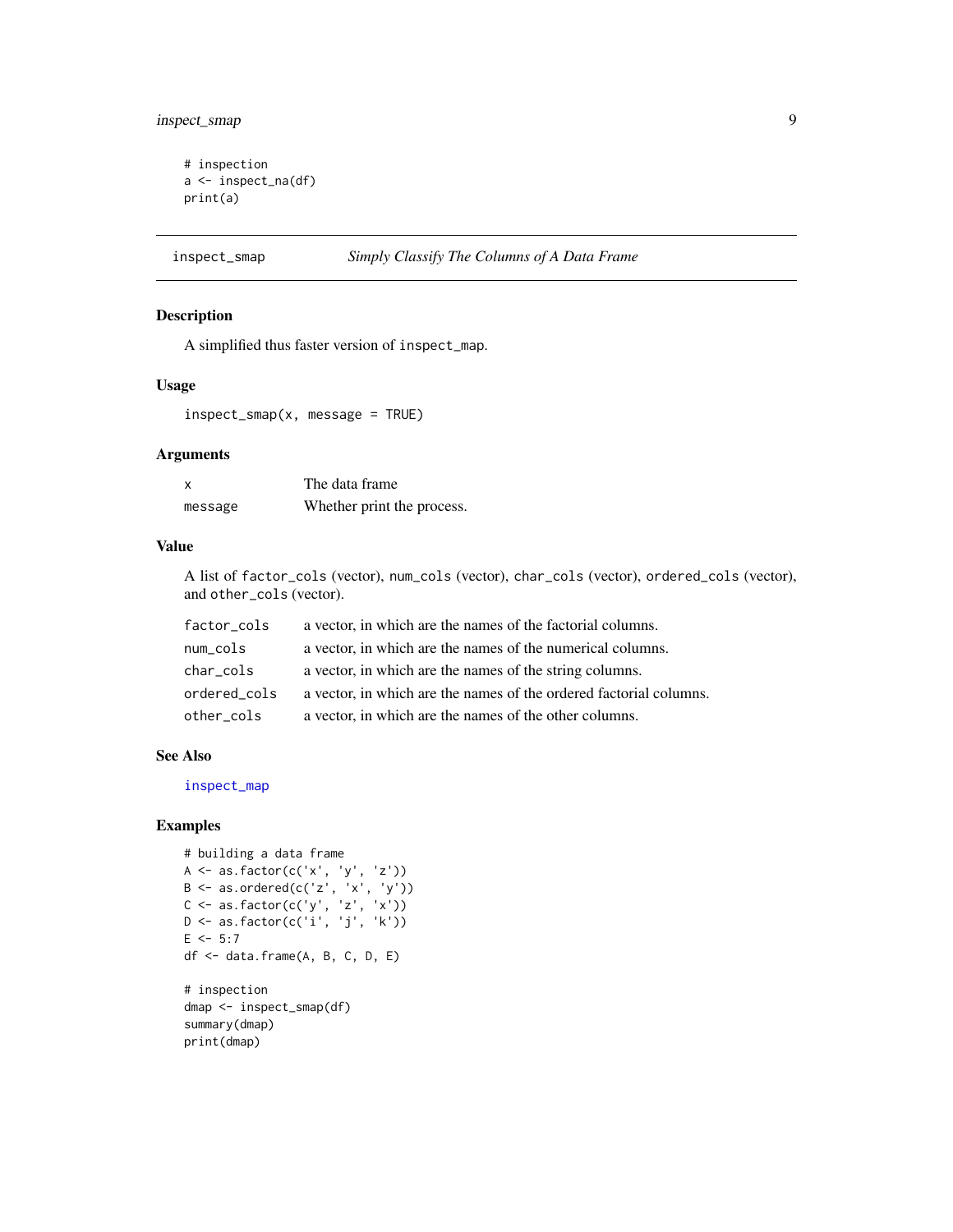<span id="page-9-0"></span>partition\_random *Partitioning A Dataset Randomly*

#### Description

Designed to create a validation column. Optionally records the result into a log file.

### Usage

```
partition_random(x, name = 'Partition', train,
    val = 10^ceiling(log10(train))-train, test = TRUE,
seed = FALSE, log = eval.parent(in_log_default))
```
#### Arguments

| $\mathsf{x}$ | The data frame                                                                                                                                                                                  |
|--------------|-------------------------------------------------------------------------------------------------------------------------------------------------------------------------------------------------|
| name         | The name of the validation column.                                                                                                                                                              |
| train        | The proportion of the training set.                                                                                                                                                             |
| val          | The proportion of the validation set. If not given, a default value is calculated<br>by assuming the sum of train and val is a nth power of 10.                                                 |
| test         | Whether to have test set. If TURE, a default value is calculated by assuming the<br>sum of train and val is a nth power of 10.                                                                  |
| seed         | Whether to set a random seed. If you want a reproducible result, pass a number<br>to seed as the random seed.                                                                                   |
| log          | Controls log files. To produce log files, assign it or the log_arg variable in<br>the parent environment (dynamic scope) a list of arguments for $sink()$ , such as<br>file, append, and split. |

#### Value

A partitioned column.

#### Warning

x can only be a data frame. Don't pass a vector to it.

#### See Also

[sink](#page-0-0)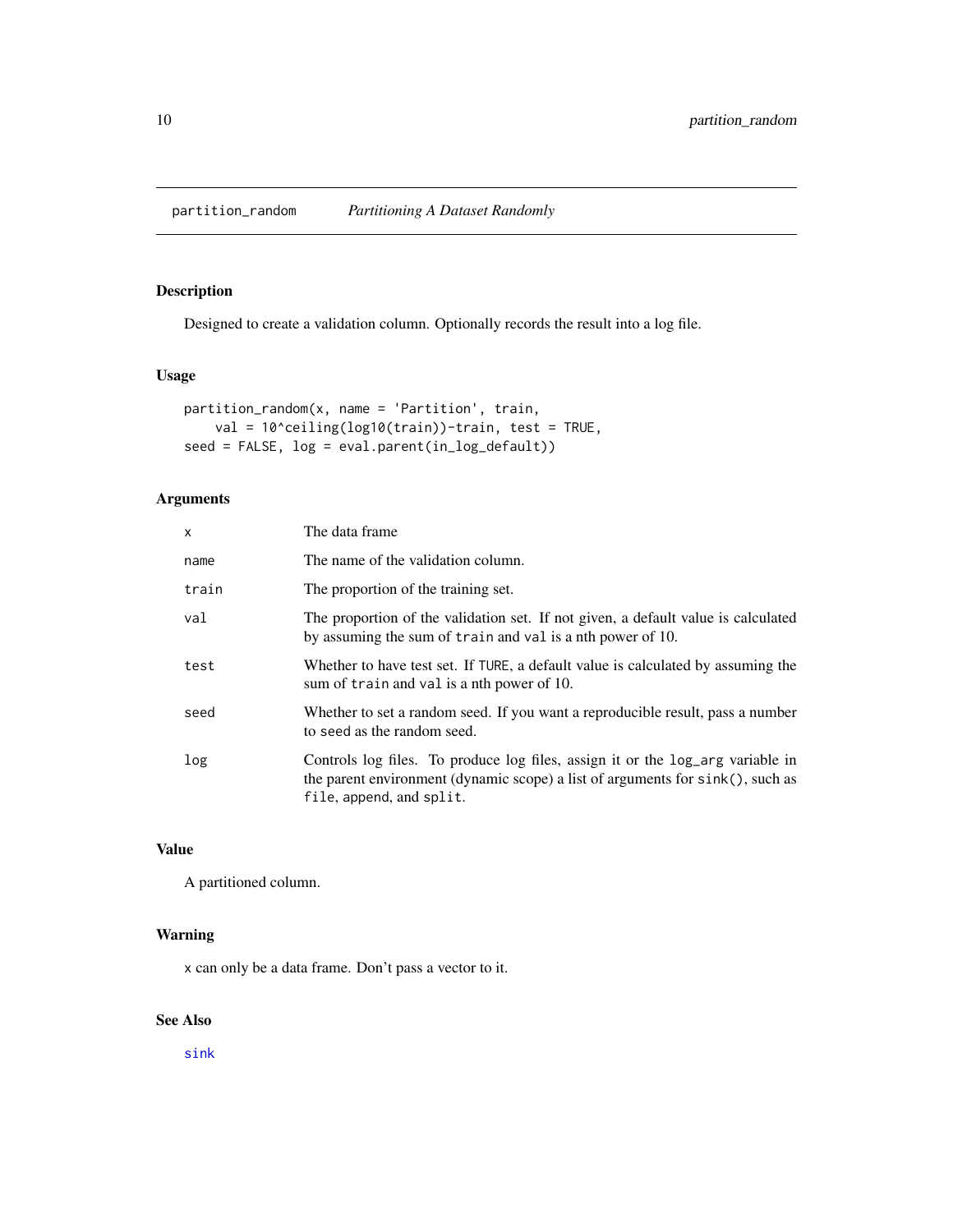#### <span id="page-10-0"></span>wh\_dict 11

#### Examples

```
# refer to vignettes if you want to use log files
message('refer to vignettes if you want to use log files')
# building a data frame
A \le -2:16B <- letters[12:26]
df <- data.frame(A, B)
# partitioning
df0 <- partition_random(df, train = 7)
df0 <- cbind(df, df0)
print(df0)
df0 <- partition_random(df, train = 7, val = 2)
df0 <- cbind(df, df0)
print(df0)
```
wh\_dict *Create Data Dictionary from Data Warehouse*

#### Description

Stacks part of a data frame and repeat the other columns to fit the result of stacking. Optionally records the result into a log file.

#### Usage

wh\_dict(x, attr, value)

#### Arguments

|       | The data frame                                                                           |
|-------|------------------------------------------------------------------------------------------|
| attr  | The index of the column in x to be explained.                                            |
| value | The index of the column in x as the explanation in the Keys column of the<br>dictionary. |

#### Value

A 2-column data frame, in which the Keys column stores the explanation of the values in  $x$ [, attr].

#### Warning

x can only be a data frame. Don't pass a vector to it.

#### See Also

[inspect\\_map](#page-6-1), [encode](#page-1-2)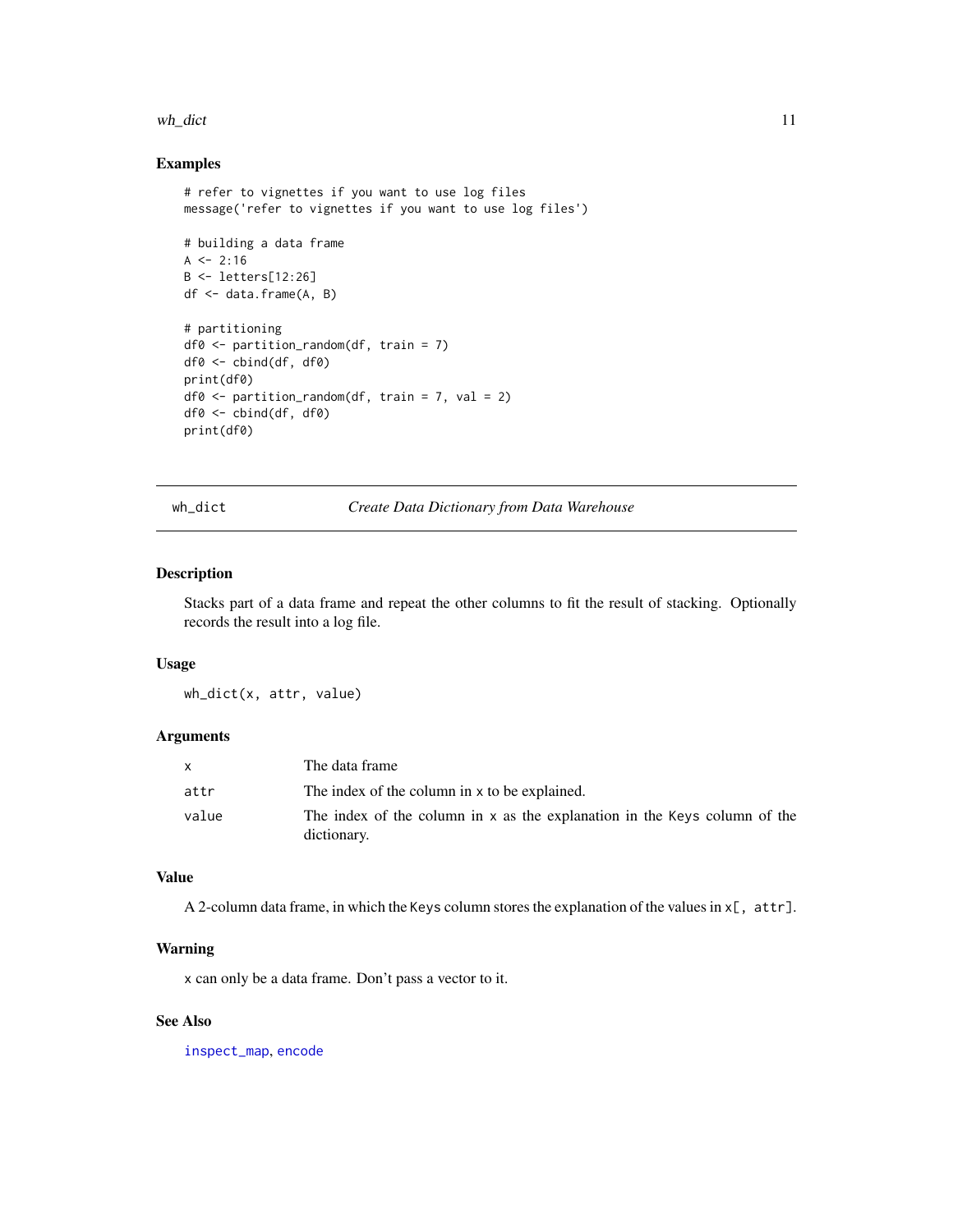```
# refer to vignettes if you want to use log files
message('refer to vignettes if you want to use log files')
# building a data frame
A <- c('i', 'j', 'i', 'k', 'j')B \le -\text{as.factor}(c('x', 'y', 'x', 'z', 'y'))C \le -1:5df <- data.frame(A, B, C)
print(df)
# encoding
dict <- wh_dict(df, attr = 'B', value = 'A')
print(dict)
```